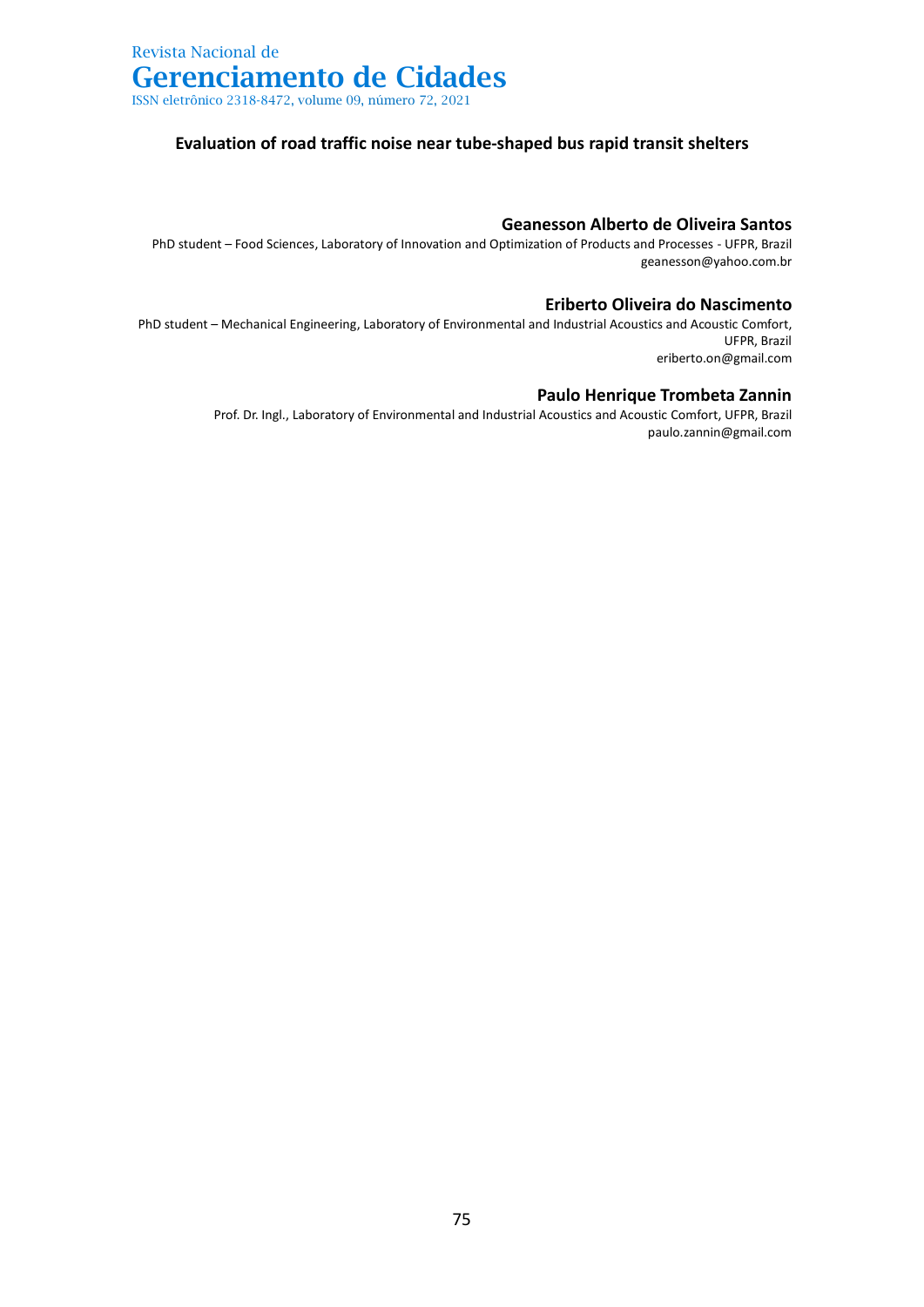ISSN eletrônico 2318-8472, volume 09, número 72, 2021

#### **ABSTRACT**

Noise pollution is generally imperceptible, but it can cause various disorders, including psychological disorders, hearing loss and cardiovascular disease. Curitiba Municipal Law 10.625:2002 establishes upper limits of daytime noise exposure according to zoning areas and land use in the City of Curitiba. The purpose of this study was to evaluate noise immissions of urban traffic in the proximities of Bus Rapid Transit (BRT) shelters in Curitiba, Brazil. Daytime traffic noise levels were measured between 8am and 5pm near the entrance of these bus shelters in July and August 2014. Fifty-four measurement points at parks, residences, stores, schools, universities and hospitals in different zoning groups of the municipality were selected as a function of the type of population. The noise levels were recorded using a class I sound level meter. Brazil has no specific standard or law for traffic noise immissions, so the guidelines of the Brazilian standard ABNT NBR 10151:2000 were used. It was concluded that 74% of the measured noise levels varied from 70 to 76 dB(A). Only point 48, close to the Antônio Meireles Sobrinho BRT Shelter, was considered free of noise pollution. Traffic noise accounts for an overall average of 73 dB(A). A few bus shelters installed on the same street had an absolute average difference of 3 dB(A), while bus shelters located farther away from roads were the least noisy. The lowest average traffic noise levels, i.e., 71 dB(A), were recorded on roads for exclusive use by BRT buses.

Keywords – Sound measurement; Urban planning; Traffic noise;

#### **1 INTRODUCTION**

In 1991, the city of Curitiba pioneered the use of the bus rapid transit (BRT) system. This system consists of tube-shaped bus shelters on raised platforms that enable passengers to enter and exit from buses rapidly because their height from the ground matches that of bus floors. This is one of the factors that makes the system faster, which is why it is locally known as the "speedy bus" system (PRESTES and DUARTE, 2009; BRT BRASIL, 2013).

Users of these bus shelters are exposed to the sound of speedy buses as well as traffic noise from light vehicles. The number of vehicles in Curitiba increased sharply from 722,997 in December 2001 to 1,004,256 in January 2014, i.e., a 39% increase in 13 years, contributing to the increase in the average equivalent continuous sound pressure level (DENATRAN, 2014).

Environmental noise pollution is a worldwide problem with toxic effects (PAZ and ZANNIN, 2012), which interferes in the physical and mental health of humans, particularly the central nervous system, digestive system and cardiovascular system (SOBOTOVÁ et al., 2001; BRAUBACH, JACOBS and ORMANDY, 2011 and HELLMUTH et al., 2012).

In developing countries such as Brazil, India and China, the growing number of vehicles on public roads correlates with the increase in noise pollution levels (ZANNIN; SANT'ANA, 2011 and SOARES et al., 2014).

Vehicle traffic noise is the main annoyance factor perceived by residents, followed by noise caused by neighbors (ZANNIN, et al.,2003), respondents reported the following effects of urban noise: irritability (58%), difficulty in concentrating (42%), insomnia (20%), and headaches (20%).

Brazil has no specific standard for the evaluation of road traffic noise impacts. Therefore, the guidelines of the Brazilian Association of Technical Standards (ABNT), NBR 10151:2000 on "Noise Assessment in Populated Areas, Seeking the Comfort of the Community" were adopted as reference in this study, which evaluates road traffic noise in the surroundings of Bus Rapid Transit (BRT) shelters. This standard was implemented in the year 2000 and revised in 2019 (ABNT, 2000 and ABNT, 2019). Noise immission data collected from streets and bus lanes were compared to the permissible limits of equivalent continuous sound pressure levels ( $LA_{eq}$ ) for various areas of the city according to their use, e.g., residential areas, commercial areas,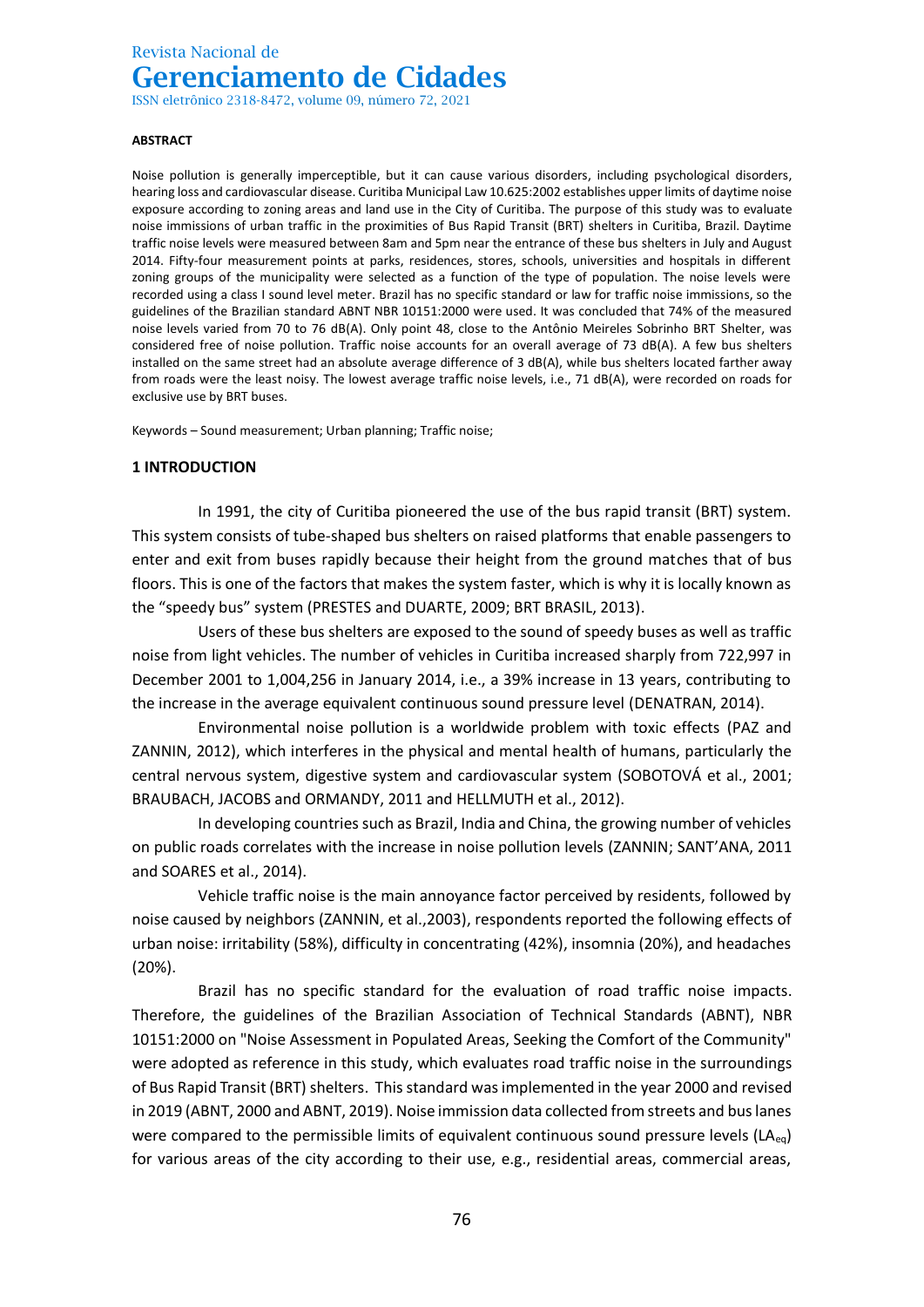ISSN eletrônico 2318-8472, volume 09, número 72, 2021

industrial areas, etc. established by Curitiba Municipal Law No. 10.625:2002.

Therefore, this study evaluates road traffic noise surrounding the aforementioned BRT shelters and compares them to the maximum  $(LA_{eq})$  allowed by Curitiba Municipal Law 10.625:2002. The findings regarding the types of traffic lanes and the distance from the bus shelters to the traffic lanes are also discussed.

This paper does not analyze worker comfort at bus shelters as a function of exposure to noise. This paper is divided into four sections. Section II explains the steps involved in structuring this survey and the traffic noise sampling method employed at locations in the surroundings of bus shelters. Section III describes and discusses the noise immission findings. Lastly, section IV summarizes the conclusions of this study.

## **2 METHODOLOGY**

The architecture of tube-shaped bus shelters is unique and very pleasing compared to most urban bus shelters, attracting the attention of thousands of tourists who come to Curitiba (MOURA, 2007). Today, about 508,000 passengers a day use the tube bus shelters of the Integrated Transport Network – ITN (URBS, 2014). The bus shelters are located in areas classified by zoning and land use sectors, according to Curitiba Municipal Law No. 9.800 of 03 Jan 2000 – On Zoning, Land Use and Occupancy in the Municipality of Curitiba. These bus shelters have the practicality of subway platforms in terms of access to BRT buses and are usually close to parks, homes, businesses, schools, universities and hospitals in densely populated and noisy urban areas (PRESTES and DUARTE, 2009).

In Curitiba and its metropolitan region there are 357 tube bus shelters set up on sidewalks for access to buses traveling along four types of bus lanes (URBS, 2014), as follows:

- Express Bus Lane: This is a central lane destined exclusively for use by BRT buses, with a one-way traffic lane for light vehicles on each side of the central lane. This central lane has a sidewalk on each side that separates it physically from the oneway traffic lanes and allows for the installation of tube bus shelters;
- Exclusive Bus Lane: This is a street which has a lane intended for use solely by BRT buses. There are no sidewalks separating buses from light vehicles. Tube bus shelters are installed on pedestrian sidewalks;
- Shared Bus Lane: Thoroughfares where BRT buses and light and heavy vehicles use the same lanes. Tube bus shelters can be installed on pedestrian sidewalks, or on a median strip in the thoroughfare when the traffic is two-way;
- Exclusive Bus Road: This type of road is used exclusively by BRT buses. There are no car lanes at its ends and tube bus shelters can be installed on pedestrian sidewalks.

The website www.google.com.br/maps was consulted using the keywords "Curitiba" and "Estação-Tubo" (Tube Bus Shelter). The 357 tube bus shelters in the city and metropolitan area of Curitiba were matched with information from the zoning and land use map that is part of Curitiba Municipal Law No. 9.800 mentioned earlier herein.

Some of the tube bus shelters were selected to represent different conditions of zoning areas and thoroughfares, as follows: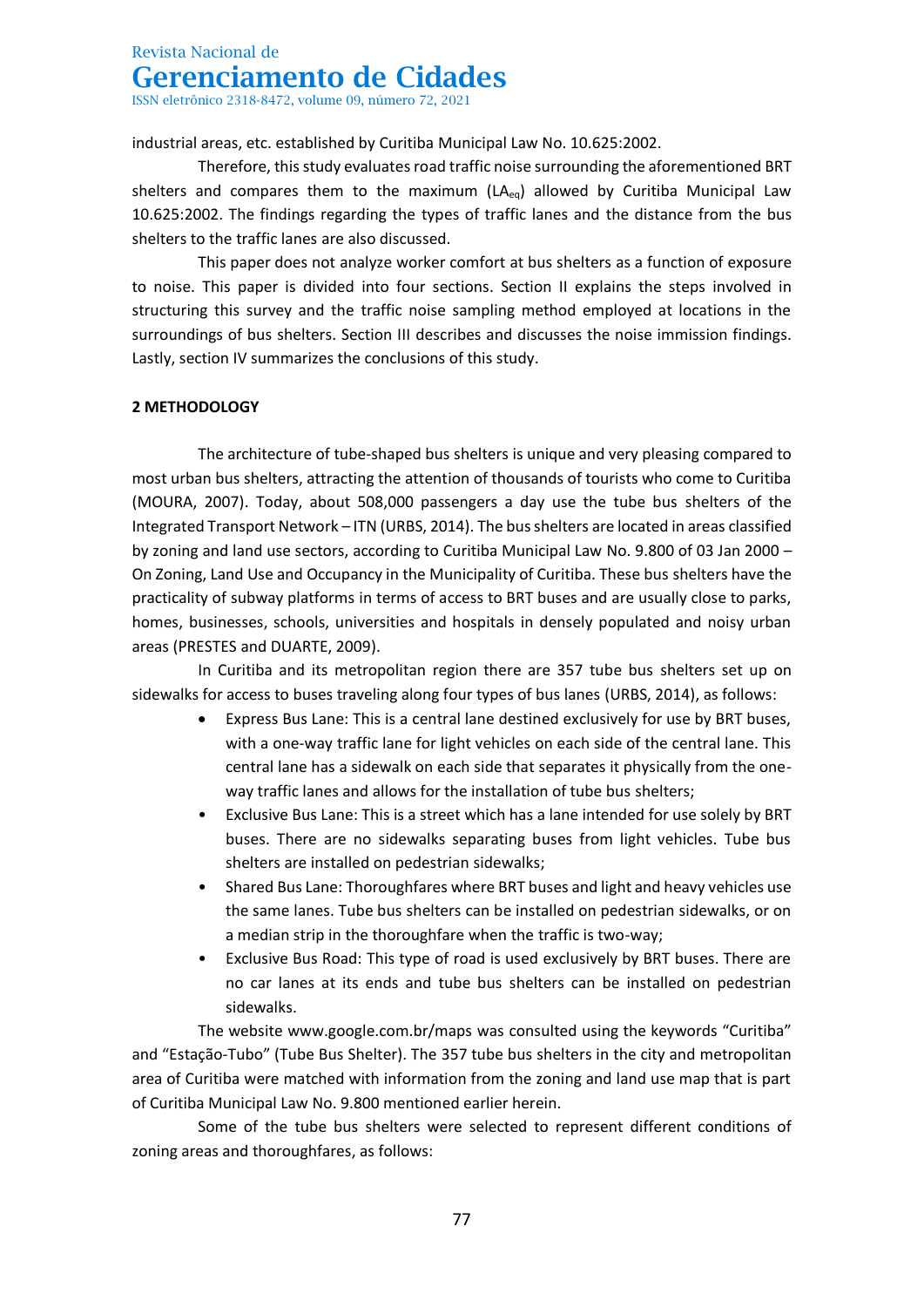ISSN eletrônico 2318-8472, volume 09, número 72, 2021

- One measuring point was selected in all the zoning and planned land use areas where there was a tube bus shelter;
- Two to four measuring points were selected in zoning and land use areas that had more than one tube bus shelter. Priority was given to tube bus shelters installed on busy avenues and in the proximities of schools, universities, hospitals, sports halls, public parks and businesses.

The addresses of the tube bus shelters were matched to the zoning and land use map, resulting in the formation of an irregular grid (BROWN; LAM, 1987 and LESTER, MALCHAIRE and THIERY, 1992) of 54 different measurement points scattered across Curitiba, as illustrated in Figure 1.



**Figure 1: Measurement points (shown in black) on Curitiba's zoning and land use map.**

Source: ADAPTED FROM CURITIBA, 2000

Fifty-four tube bus shelters located at important points were selected because of their proximity to schools and hospitals and their intense foot traffic. The measurements were taken over a period of 30 days, between 7am and 7pm, in the months of July and August 2014.

Each tube bus shelter is set on the ground in a different way, depending on the available space and the characteristics of the street. According to these conditions and the guidelines of the Brazilian technical standard ABNT 10.151:2000, the following rules for the installation of noise measuring instruments were defined and adopted:

The sound level meter was set up on a tripod at a height of 1.2 m from ground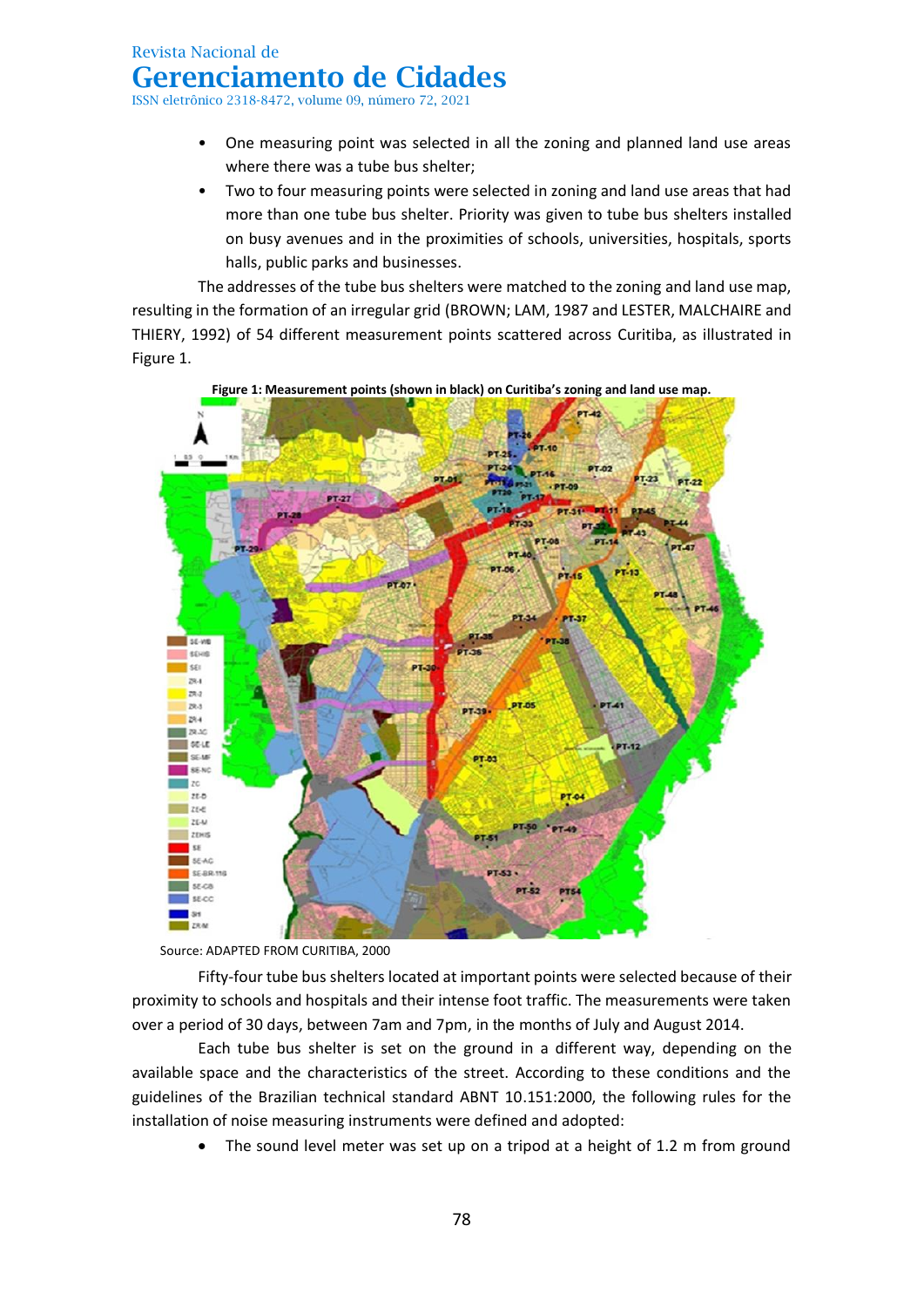level, and;

• The distance between tripod and tube bus shelter was equal to or more than 2 m. The measurement reference was the cylindrical glass surface of the tube shelter.

At all the evaluated locations, the measurement system was set up close to the urban thoroughfare (Figure 2).



**Figure 2: External view of a tube bus shelter and a B&K 2238 sound level meter mounted on a tripod**

Source: THE AUTHORS, 2021

The measurements were taken using a B&K 2238 sound level meter, as specified by the Brazilian standard NBR 10.151:2000. The measurement time at each point was 15 min, following the methodology employed in other studies of environmental noise measurement (MATOS et al., 2011 and MILANEZ, 2013).

The measured sound pressure levels were compared to those established by Curitiba Municipal Law No. 10.625: 2002 (Table 1).

| <b>Measurement</b><br>points | Use zones                                                                                                                                | <b>SPLs permitted</b><br>by Law No.<br>10.625:2002<br>Daytime L <sub>eg</sub><br>dB(A) |
|------------------------------|------------------------------------------------------------------------------------------------------------------------------------------|----------------------------------------------------------------------------------------|
| $1$ to $8$                   | Residential zones (RZ-M, RZ-1, RZ-2, RZ-3)                                                                                               | 55                                                                                     |
| 12 to 15 and<br>24 to 26     | Special Military and Educational Zone (SZ-E, SZ-M) and<br>Special Sector Civic Center (SS-CC)                                            | 60                                                                                     |
| 9 to 11                      | Residential zone 4 (RZ-4)                                                                                                                | 65                                                                                     |
| 16 to 23 and<br>27 to 54     | Special Sectors and Special Zone for Sports (SSI, SZ-S, SS, SH, SS-BR-<br>116, SS-MF, SS-WB, SS-AC, SS-NC, SS-CB, SSHIS, SS-LE and SZ-D) | 65                                                                                     |
|                              |                                                                                                                                          |                                                                                        |

| Table. 1: Measurement points and their respective maximum (SPLs) for zoning areas in the city of Curitiba |  |
|-----------------------------------------------------------------------------------------------------------|--|
|                                                                                                           |  |

Source: THE AUTHORS, 2021

#### **4 RESULTS AND DISCUSSION**

The environment was considered noise polluted when its recorded  $LA_{eq}$  value exceeded the reference levels of Curitiba Municipal Law No. 10.625:2002. Measurement point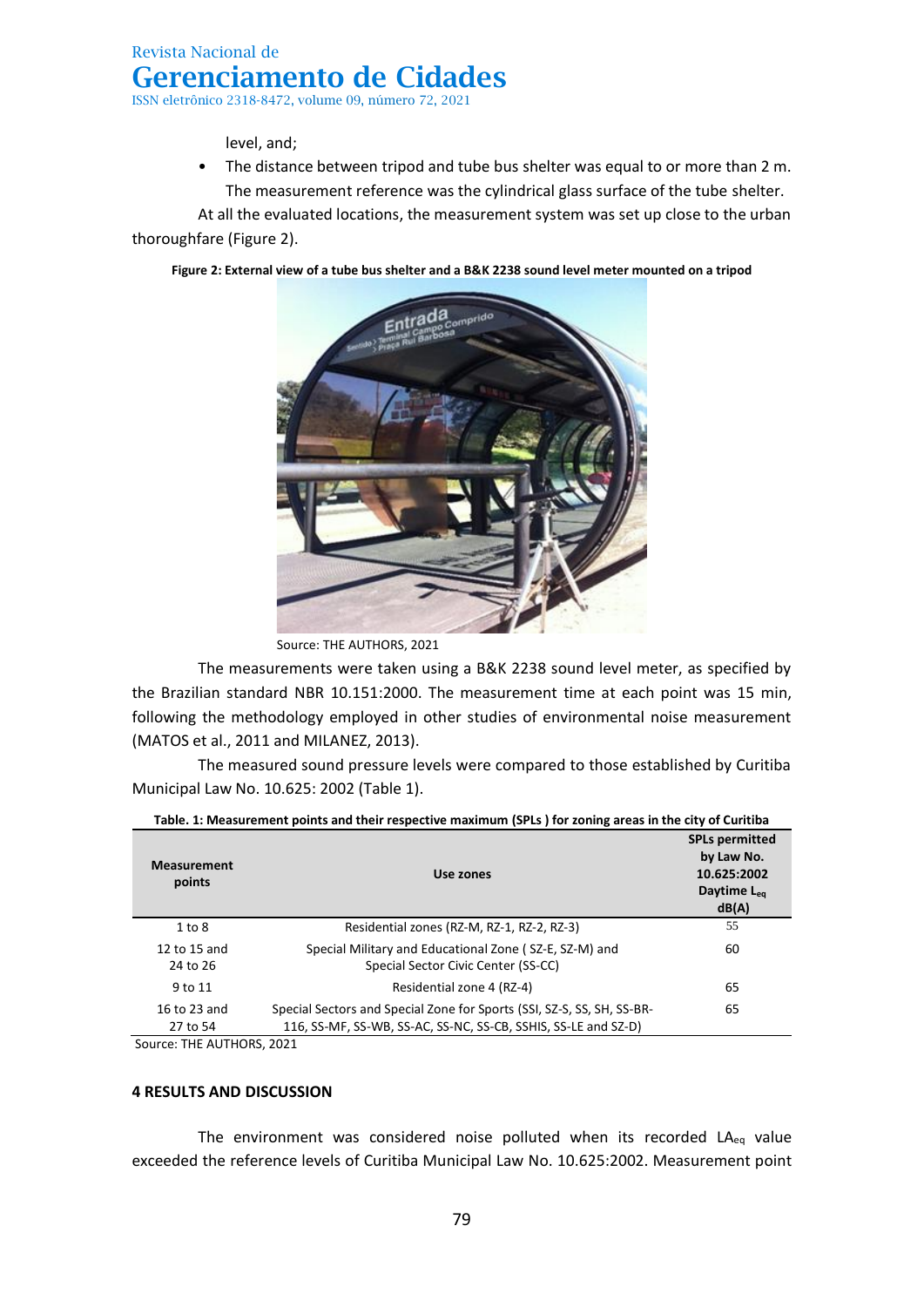ISSN eletrônico 2318-8472, volume 09, número 72, 2021

number 48 (SS-CB), circled in yellow in Figure 3, located near the Antônio Meireles Sobrinho tube bus shelter, was the only place where the Sound Pressure Level was in accordance with the reference level, i.e., that stipulated by Law No. 10.625:2002.



**Figure 3: Equivalent Sound Pressure Levels LAeq recorded as a function of zoning areas and land use**

Source: THE AUTHORS, 2021

About 74% of the measured sound pressure levels ranged from 70 to 76 dB(A). Most of the overall average noise level  $-73$  dB(A) – was caused by traffic noise, as indicated by the horizontal blue line in Figure 4.





- 
- Average Level of 73 dB(A) for the Equivalent Sound Pressure Level
- -Average Level of 94 dB(A) for the Maximum Sound Pressure Level
- Minimum Sound Pressure Level [dB(A)]
- Equivalent Sound Pressure Level [dB(A)]
- Maximum Sound Pressure Level [dB(A)]

Source: THE AUTHORS, 2021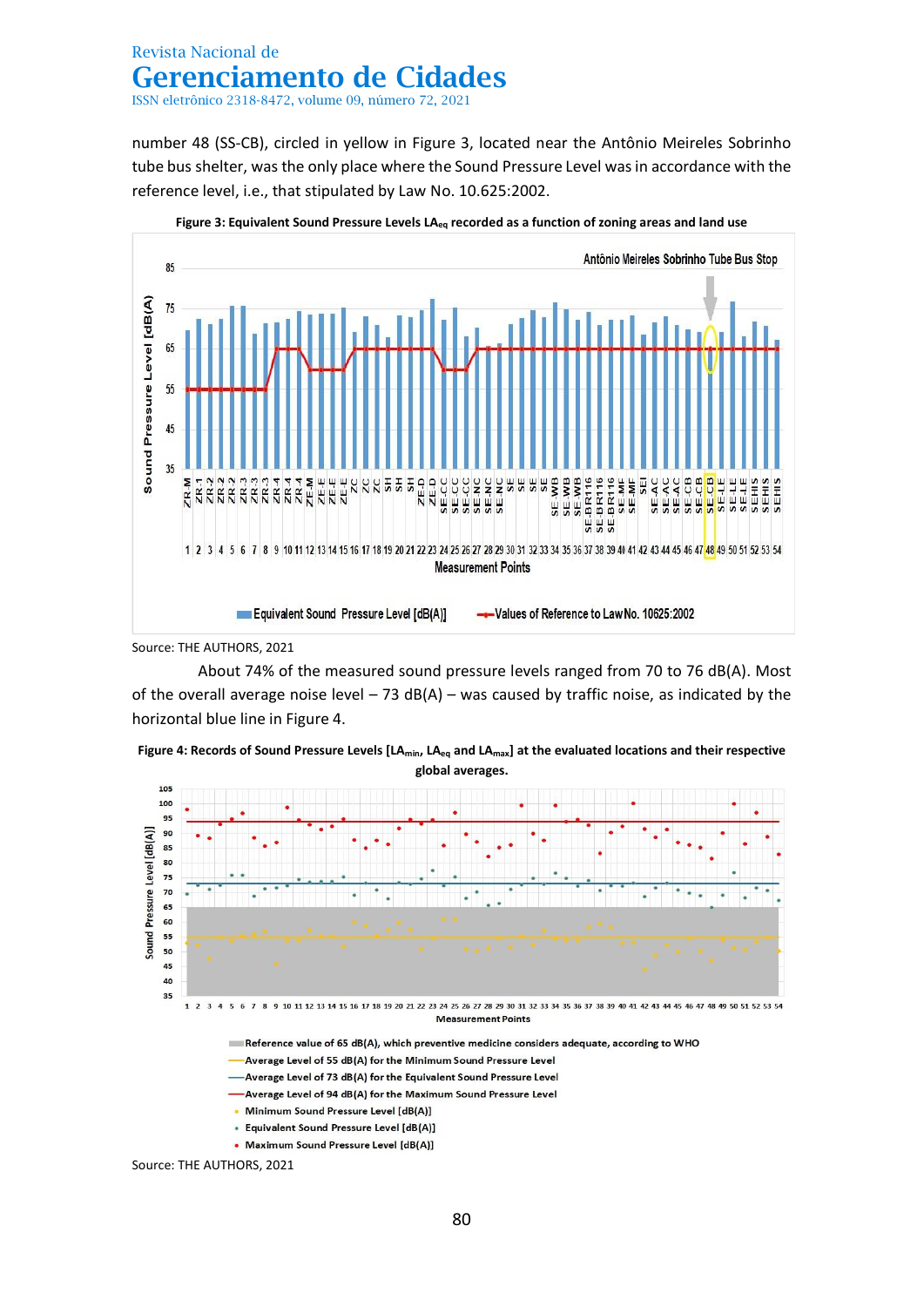ISSN eletrônico 2318-8472, volume 09, número 72, 2021

A global average noise level of 74 dB (A) was found in noise pollution assessments of residential zones (RZ) and commercial zones (CZ) in the city of Curitiba (CALIXTO, DINIZ and ZANNIN, 2003). It was concluded that the main source of noise emissions come from urban thoroughfares and that noise pollution in Curitiba is caused by road traffic noise.

An assessment of 350 points measured in surveys in Curitiba's residential zones shows that 80.6% of the total locations measured had noise levels above 65 dB(A) (ZANNIN, 2002).

Zannin et al. (2002) evaluated 1000 measurement points in the city of Curitiba, including the city's residential zones. They found that the noise levels at 93.3% of these measurement points were higher than 65 dB(A).

The noise levels measured at tube bus shelters located farther away from thoroughfares were lower than at bus shelters located on those streets and hence closer to vehicle traffic. Table 2 describes the difference in noise levels measured at points along same street.

| Table 2: Difference between equivalent holse levels, LA <sub>ed</sub> , at measurement points on the same street. |                       |                                              |                                                                    |  |
|-------------------------------------------------------------------------------------------------------------------|-----------------------|----------------------------------------------|--------------------------------------------------------------------|--|
| <b>Measurement</b><br>points                                                                                      | <b>Street names</b>   | Geographic coordinates of measurement points | Absolute<br>difference of<br>equivalent<br>noise levels<br>[dB(A)] |  |
| 22 and 23                                                                                                         | Victor Ferreira do    | 25°25'48.8"S; 49°12'40.5"W and               | 2.7                                                                |  |
|                                                                                                                   | Amaral Avenue         | 25°25'43.3"S; 49°13'30.6"W                   |                                                                    |  |
| 37 and 39                                                                                                         | Green Line            | 25°28'07.6"S; 49°15'14.4"W and               | 3.4                                                                |  |
|                                                                                                                   | Expressway            | 25°29'47.4"S; 49°16'34.1"W                   |                                                                    |  |
| 53 and 54                                                                                                         | Tijucas do Sul Street | 25°32'39.6"S; 49°15'56.8"W and               | 3.3                                                                |  |
|                                                                                                                   |                       | 25°33'10.4"S; 49°15'03.4"W                   |                                                                    |  |

**Table 2: Difference between equivalent noise levels, LAeq, at measurement points on the same street.**

Source: THE AUTHORS, 2021

It can be stated that in locations with lower  $LA_{eq}$  values, such as the tube bus shelters Detran (22), Fanny (39) and Osternack (54), sound power were about 50% lower than those in the surrounding environments on the same street. Another important finding is that, at the evaluated points, the noise immission levels along exclusive bus roads and on streets with express bus lanes were lower than on streets with shared bus lanes and exclusive bus lanes. Table 3 lists the measured sound pressure levels.

| Table. 3. Average equivalent sound pressure levels on the streets |                                                   |  |  |  |
|-------------------------------------------------------------------|---------------------------------------------------|--|--|--|
| <b>Types of streets</b>                                           | Average equivalent sound pressure levels in dB(A) |  |  |  |
| Express bus lanes                                                 | 72                                                |  |  |  |
| Exclusive bus roads                                               | 71                                                |  |  |  |
| Exclusive bus lanes                                               | 74                                                |  |  |  |
| Shared bus lanes                                                  | 73                                                |  |  |  |

**Table. 3. Average equivalent sound pressure levels on the streets**

Source: THE AUTHORS, 2021

On average, noise levels on exclusive bus roads are lower than on other types of streets, since only BRT buses are allowed to travel on them (BROWN and LAM, 1987).

Curitiba Municipal Law No. 10.625:2002 establishes the sound pressure levels of reference. However, in many zoning areas, the lowest sound pressure levels, or Minimum Levels  $(L_{min}$ , see Figure 4), are equal to or higher than the legally established LA<sub>eq</sub> ones. This is the case of areas surrounding the following tube bus shelters: Alto-Boqueirão, measurement point 4 (RZ-2); Presidente Kennedy, point 6 (RZ-3); Santa Quitéria, point 7 (RZ-3); Paiol, point 8 (RZ-3); Passeio Público, point 24 (SS-CC) and Comendador Fontana, point 25 (SS-CC).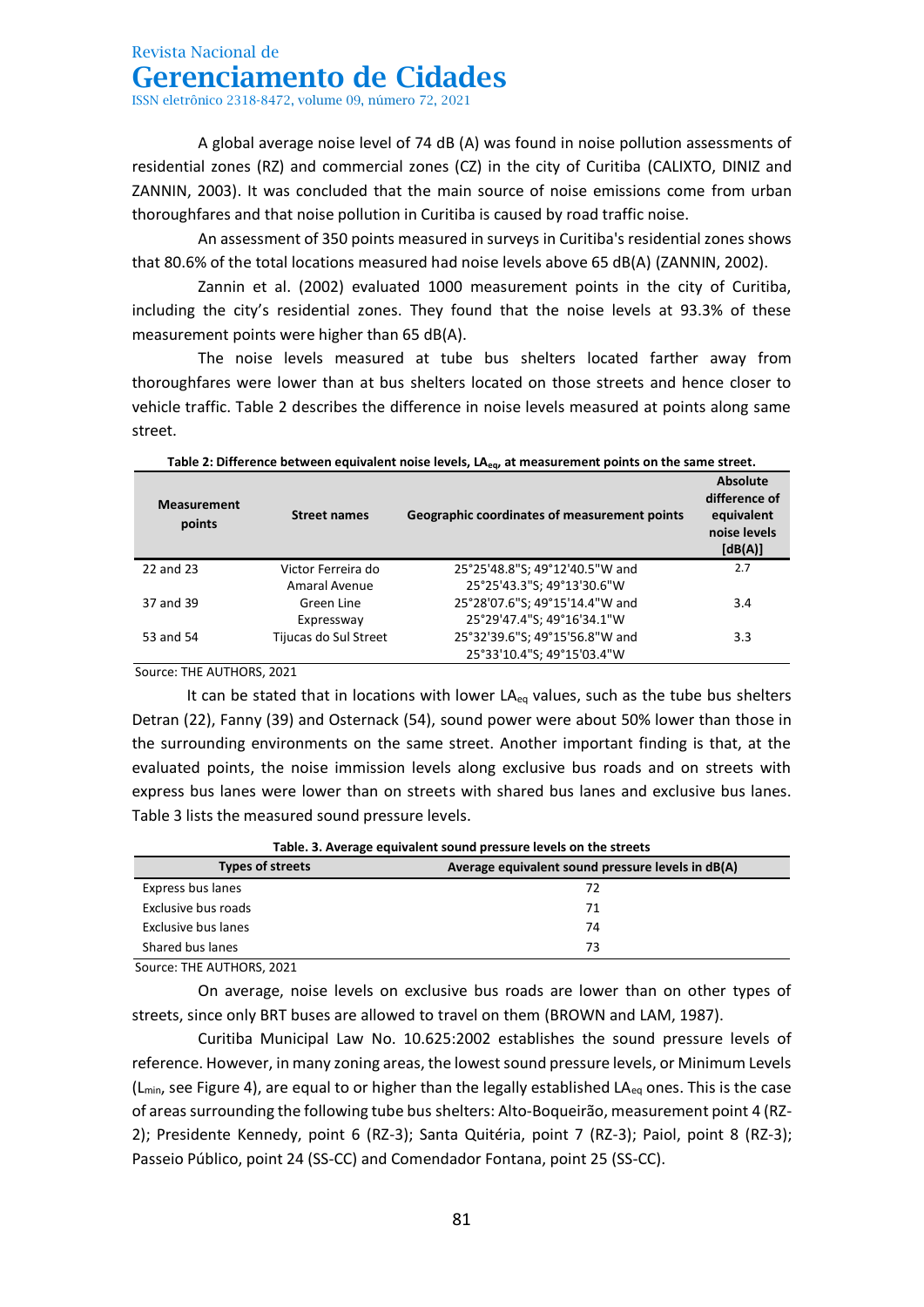The global average of the lowest recorded Minimum Sound Pressure Levels, L<sub>min</sub> (see Figure 4, in yellow), was 55 dB(A). Measuring point 24 (Passeio Público tube bus shelter) in the downtown area, where the second highest L<sub>min</sub> was recorded, is considered a green area. Green areas in Curitiba are highly sound polluted due to traffic noise (ZANNIN, FERREIRA and SZEREMETTA, 2006).

The global average of the highest sound pressure levels,  $L_{max}$  (shown in red in Figure 4) was 94 dB(A), with measured levels ranging from 82 to 100 dB(A). Those were the highest sound pressure levels recorded at each measurement point. The most worrisome levels were recorded at the Coronel Luiz José dos Santos (measuring point 41) and Coqueiros (point 50) tube bus shelters, where measured  $L_{max}$  values reached about 100 dB(A). The high levels of vehicle traffic noise, especially from urban buses, was attributed to age of the fleet, irregular fleet maintenance, and also bad driving habits such as improper use of horns, brakes and high speed driving in urban areas (ALVES FILHO, LENZI and ZANNIN, (2004).

### **4 CONCLUSIONS**

People who use Curitiba's tube bus shelters to travel on the city's integrated public transport system and move around in their vicinity are affected by the noise generated by surrounding vehicle traffic.

The equivalent sound pressure levels,  $L_{eq}$ , measured at about 74% of the evaluated environments ranged from 70 to 76 dB(A). In addition, the minimum sound pressure levels,  $LA<sub>min</sub>$ , measured at 37% of the locations exceeded 55 dB(A), while the maximum sound pressure levels,  $L_{\text{max}}$ , measured at two of the locations were equal to or above 100 dB(A).

The equivalent sound pressure levels,  $LA_{eq}$ , measured around the tube bus shelters in the evaluated environments differed from the reference levels established by Curitiba Municipal Law 10.625:2002. The main contributing factor to the measured global average equivalent sound pressure level of 73 dB(A) was attributed to surrounding urban traffic noise.

Only one measuring point (48) close to the Antônio Meireles Sobrinho tube bus shelter was considered devoid of noise pollution, because it showed the same 65 dB(A) limit as that of the Special Sector of Engenheiro Costa Barros Street.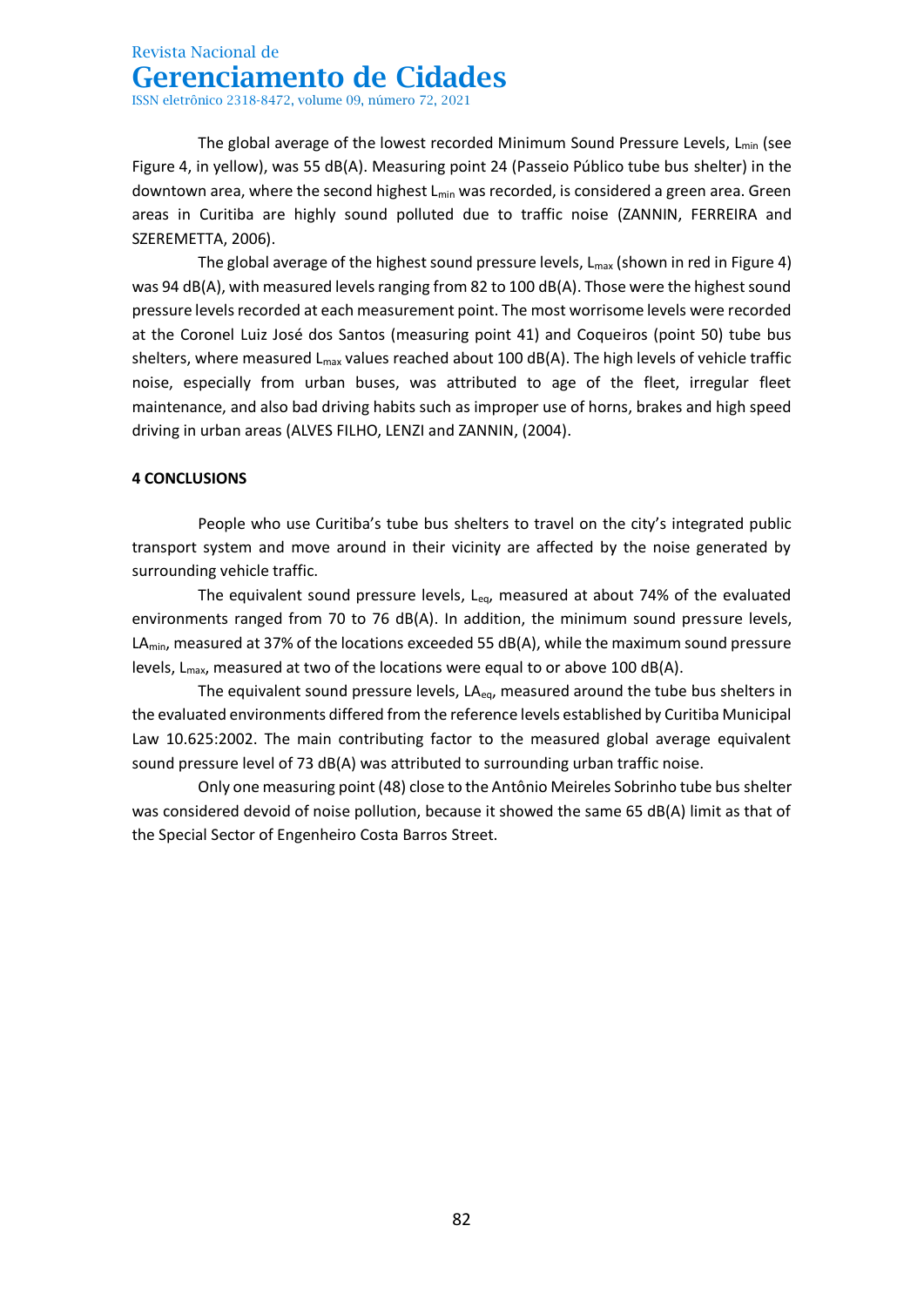#### **REFERENCES**

ALVES FILHO, J. M.; LENZI, A.; ZANNIN, P. H. T. Effects of traffic composition on road noise: a case study. Transportation Research Part D: Transport and Environment, **Elsevier** v. 9, n. 1, p. 75–80, 2004. DOI: https://doi.org/10.1016/j.trd.2003.08.001

ASSOCIAÇÃO BRASILEIRA DE NORMAS TÉCNICAS (ABNT). **NBR 10151: Acústica – Avaliação do Ruído em Áreas Habitadas, Visando o Conforto da Comunidade. – Aplicação de uso geral**. Rio de Janeiro, 2000.

ASSOCIAÇÃO BRASILEIRA DE NORMAS TÉCNICAS (ABNT). **NBR 10151: Acústica – Medição e avaliação de níveis de pressão sonora em áreas habitadas – Aplicação de uso geral**. Rio de Janeiro, 2019.

BROWN, A. L.; LAM, K. C. Urban noise surveys. **Applied Acoustics**, v. 20, n. 1, p. 23–39, 1987. DOI: https://doi.org/10.1016/0003-682X(87)90081-8

BRT BRASIL, **A evolução dos ônibus BRT**. Disponível em: <http://brtbrasil.org.br>. Acesso em: 15 mai. 2015.

CALIXTO, A.; DINIZ, F. B.; ZANNIN, P. H. T. The statistical modeling of road traffic noise in an urban setting. **Eusevier** , v. 20, n. 1, p. 23–29, 2003. DOI: https://doi.org/10.1016/S0264-2751(02)00093-8

DEPARTAMENTO NACIONAL DE TÂNSITO. **DENATRAN. Estatísticas de Trânsito, Curitiba. 2014**. Disponível em: https://www.detran.pr.gov.br/Pagina/Estatisticas-de-transito. Acesso em: 15 ago. 2015.

HELLMUTH, T.; CLASSEN, T.; KIM, R.; KEPHALOPOULOS, S. Methodological guidance for estimating the burden of disease from environmental noise. European Commission Joint Research Centre, 2012.

LEGISLAÇÃO MUNICIPAL DA PREFEITURA MUNICIPAL DE CURITIBA. **Lei nº 9.800, de 03 de janeiro de 2000**. Camara Municipal de Curitiba, Curitiba, 2000.

LEGISLAÇÃO MUNICIPAL DA PREFEITURA MUNICIPAL DE CURITIBA. **Lei nº 10.625, de 19 de dezembro de 2002**. Câmara Municipal de Curitiba, Curitiba, p.1–11, 2002.

LESTER, H.; MALCHAIRE, J.; THIERY, H. S. **A.. Strategies for noise surveys**.1992. Dsponível em: https://www.who.int/occupational\_health/publications. Acesso em 12 mar. 2015

MATOS, J.; FRADIQUE, J.; TAVARES, L.; GUEDES, M.; LEITE, M. J. **Guia prático para medições de ruído ambiente.** Lisboa: Regulamento Geral do Ruído tendo em conta a NP ISO 1996. In: A. P. do Ambiente (Ed.), 2011.

MILANEZ, M. L. **Análise do impacto ambiental sonoro com a implantação do trecho norte da linha verde em Curitiba**, Dissertação (Mestrado em Engenharia em Engenharia Ambiental), Setor de Tecnologia, Universidade Federal do Paraná, Curitiba, 2013. Disponível em https://acervodigital.ufpr.br/handle/1884/36197. Acesso em 15 mar. 2015.

MOURA, R. O Turismo no Projeto de Internacionalização da Imagem de Curitiba. **Turismo-Visão e Ação**, v. 9, p. 341– 357, 2007. Disponível em: https://siaiap32.univali.br//seer/index.php/rtva/article/viewFile/170/143. Acesso em 12 mar. 2015.

PAZ, E. C. DA; ZANNIN, P. H. T. Avaliação da poluição sonora no campus III – Campus Centro Politécnico e Campus Jardim Botânico - da Universidade Federal do Paraná - Curitiba-PR. Evaluation of noise polluation on Campus III-Polythechnic Center Campus and Botanic Garden Campus - UFPR (Periódico QUALIS 'A2' Geografia, 'B1'Interdisciplinar, 'B2' Ciências Ambientais). **Revista RAEGA**, v. 26, p. 5–34, 2012. Disponível em: https://revistas.ufpr.br/raega/article/view/30039. Acesso em 14 abr. 2015

PRESTES, O.; DUARTE, F. Curitiba sobre trilhos : A história não contada do BRT**. Revista dos Transportes Públicos - ANTP**, , n. 1943, p. 65–83, 2009. Disponível em: http://www.antp.org.br/biblioteca. Acesso em: 12 abr. 2015

SOARES, P.; RIBEIRO, R.; SANTOS, G.A.; CONSTANTINI, A.; ZANNIN, Paulo Henrique Trombetta. Análise espectral do ruído no entorno do campus centro politécnico da universidade federal do paraná (Periódico QUALIS 'A2' Geografia, 'B1' Interdisciplinar, 'B2' Ciências Ambientais). **Revista RAEGA**, UFPR, V.32, p. 73–94, 2014. Disponível em: https://revistas.ufpr.br/raega/article/view/35066. Acesso em: 02 fev. 2015.